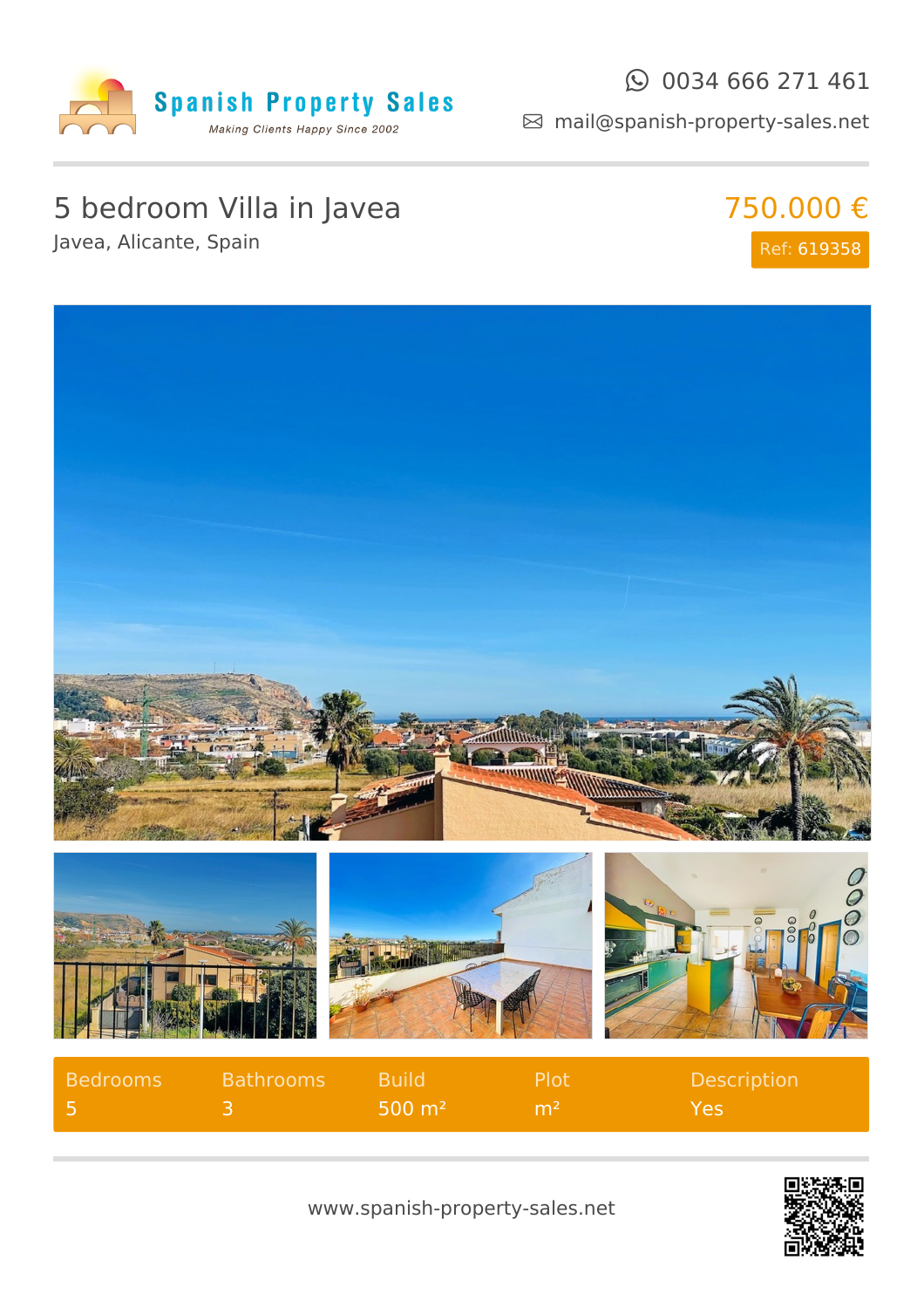

mail@spanish-property-sales.net

### 5 bedroom Villa in Javea

Javea, Alicante, Spain



#### Description

This house in the village of Jávea, practically in the center, is distributed over three floors of 170m2 each. On the ground floor we find a huge garage of 60m2, with plenty of room for storage as well. In the interior of the garage, which is made completely private, we have a heated pool, kitchenette, sauna and a bathroom, the spa of the house with area to relax and drink something. On the first floor there is an entrance hall that leads to the right to a living room (currently a billiard room), a living room (or bedroom) and through the corridor we access on the left to the separate kitchen with dining room that overlooks a patio of lights and then we have a bathroom with Italian shower and the bedroom area and office. There is a double bedroom that overlooks another patio, an office, a double bedroom and a single bedroom.

In total we have on this floor 4 bedrooms and 1 office. On the second floor we have the brightest area of the house, with a high ceiling living room, kitchen with breakfast bar, a bedroom and a bathroom. Through a large window we access the front terrace with panoramic and sea views. There is also a rear terrace with two barbecues and a wood oven. It's a house that surprises, since from the outside it does not appear to house so many bedrooms, terraces and patios, as well as a heated swimming pool with sauna.